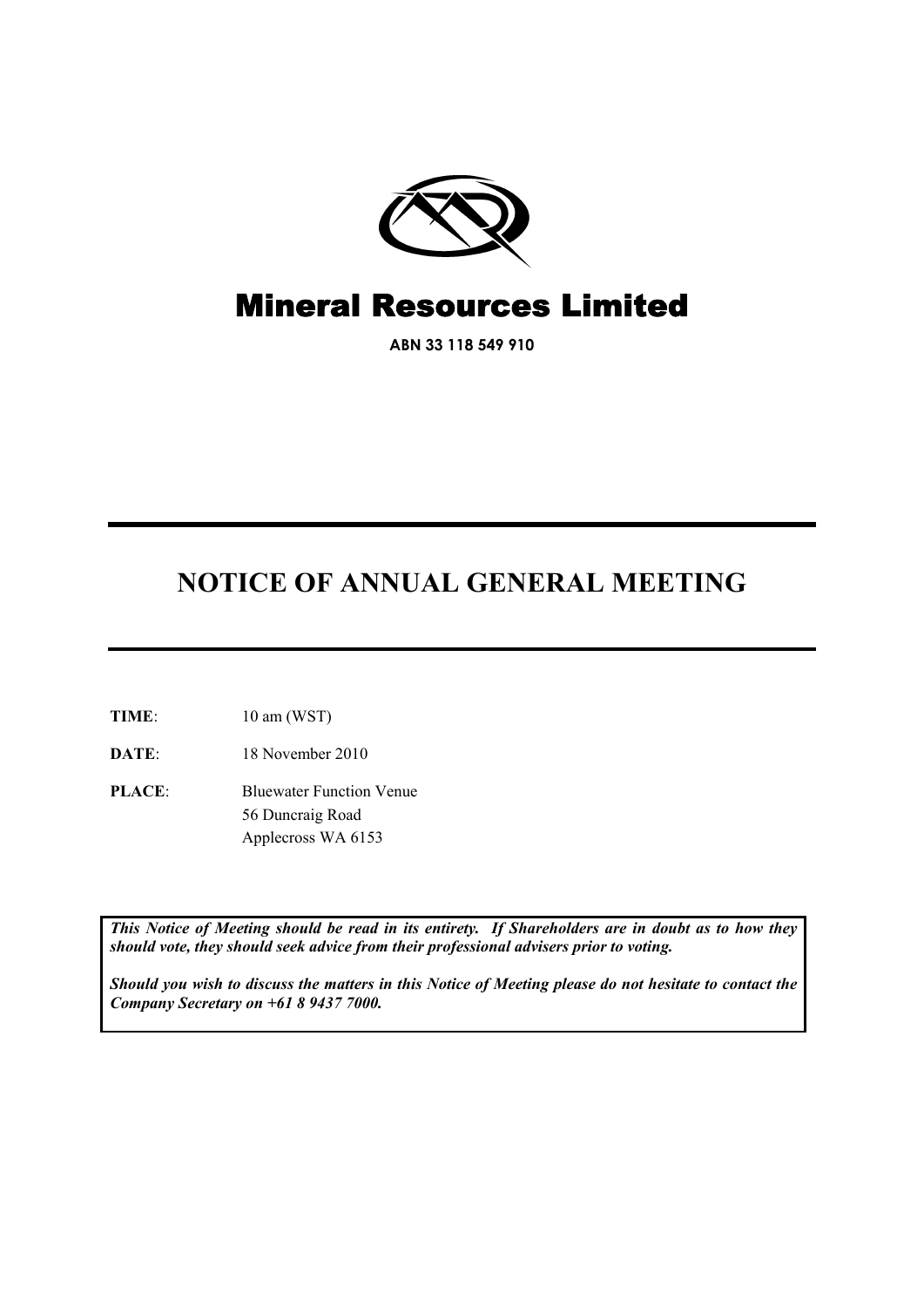# **CONTENTS PAGE**

| Notice of Annual General Meeting (setting out the proposed resolutions) |  |
|-------------------------------------------------------------------------|--|
| Explanatory Statement (explaining the proposed resolutions)             |  |
| Glossary                                                                |  |

## **TIME AND PLACE OF MEETING AND HOW TO VOTE**

The Annual General Meeting of the Shareholders to which this Notice of Meeting relates will be held at 10 am (WST) on 18 November 2010.

#### **VENUE**

Proxy Form

Bluewater Function Venue 56 Duncraig Road Applecross WA 6153

#### **YOUR VOTE IS IMPORTANT**

The business of the Annual General Meeting affects your shareholding and your vote is important.

#### **VOTING IN PERSON**

To vote in person, attend the Annual General Meeting on the date and at the place set out above.

#### **VOTING BY PROXY**

To vote by proxy, please complete and sign the enclosed Proxy Form and return by:

- (a) post to MINERAL RESOURCES LIMITED c/o Computershare Investor Services Pty Limited GPO Box 242, Melbourne Victoria 3001 Australia;
- (b) facsimile to the Company on facsimile number (within Australia) 1800 783 447 (outside Australia) +61 3 9473 2555; or
- (c) register your proxy instructions electronically at the Share Registry website *www.investorvote.com.au*. For Intermediary Online subscribers only (custodians) please visit *www.intermediaryonline.com* to submit your voting intentions,

so that it is received not later than 10 am (WST) on 16 November 2010.

#### **Proxy Forms received later than this time will be invalid.**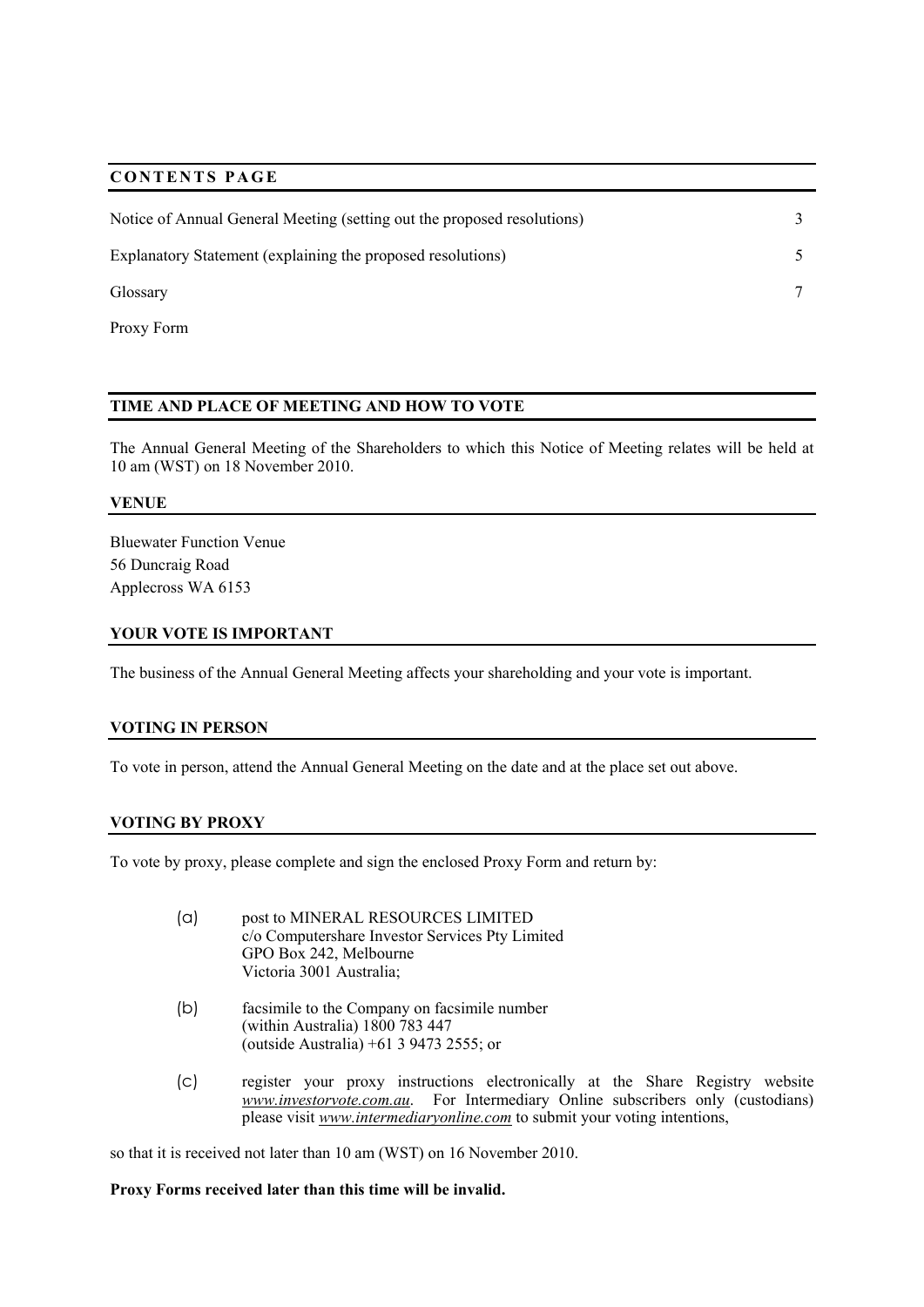# **NOTICE OF ANNUAL GENERAL MEETING**

Notice is given that the Annual General Meeting of Shareholders will be held at 10am (WST) on 18 November 2010 at the Bluewater Function Venue, 56 Duncraig Road, Applecross WA 6153.

The Explanatory Statement to this Notice of Meeting provides additional information on matters to be considered at the Annual General Meeting. The Explanatory Statement and the Proxy Form are part of this Notice of Meeting.

The Directors have determined pursuant to Regulation 7.11.37 of the Corporations Regulations 2001 (Cth) that the persons eligible to vote at the Annual General Meeting are those who are registered Shareholders of the Company at 10 am (WST) on 16 November 2010.

Terms and abbreviations used in this Notice of Meeting and Explanatory Statement are defined in the Glossary.

#### **AGENDA**

#### **ORDINARY BUSINESS**

#### **Financial Statements and Reports**

To receive and consider the annual financial report of the Company for the financial year ended 30 June 2010 together with the declaration of the directors, the directors' report, the remuneration report and the auditor's report.

## **1. RESOLUTION 1 – ADOPTION OF REMUNERATION REPORT**

To consider and, if thought fit, to pass, with or without amendment, the following resolution as a **non-binding resolution**:

*"That, for the purpose of Section 250R(2) of the Corporations Act and for all other purposes, approval is given for the adoption of the remuneration report as contained in the Company's annual financial report for the financial year ended 30 June 2010."* 

#### **2. RESOLUTION 2 – DIVIDEND**

To consider and, if thought fit, to pass, with or without amendment, the following **ordinary resolution**:

*"That the interim dividend of 6.4 cents per share, paid on 6 April 2010 and the final dividend for 2009/10 of 13.6 cents per share, declared by directors on 19 August 2010, payable on 18 November 2010 for all shareholders of record on 22 September 2010 be ratified."* 

#### **3. RESOLUTION 3 – RE-ELECTION OF DIRECTOR – MR MARK DUTTON**

Mr Mark Dutton, a director of the Company, retires from office by rotation in accordance with clause 13.2 of the Company's constitution and, being eligible, offers himself for re-election.

The following resolution be put as an **ordinary resolution**:

*"That, Mr Mark Dutton, being a director of the Company, who retires at this fifth annual general meeting in accordance with clause 13.2 of the Company's constitution, and being eligible, be re-elected."*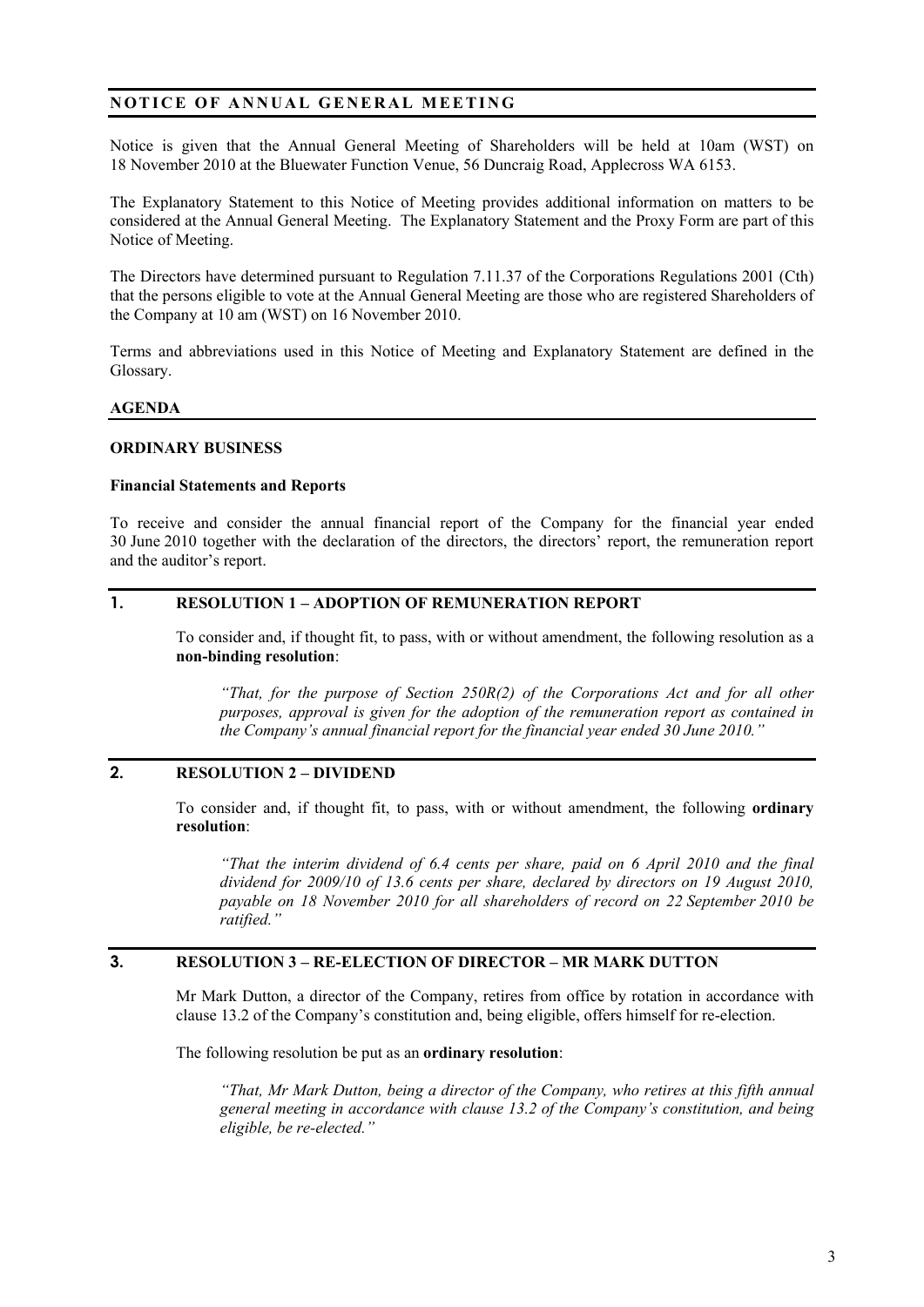# **4. RESOLUTION 3 – RE-ELECTION OF DIRECTOR – MR KELVIN FLYNN**

Mr Kelvin Flynn, having been appointed as a director since the last general meeting of members retires from office in accordance with clause 13.4 of the Company's constitution and, being eligible, offers himself for re-election.

The following resolution be put as an **ordinary resolution**:

*"That, Mr Kelvin Flynn, being a director of the Company, who retires at the first general meeting after his appointment in accordance with clause 13.4 of the Company's constitution, and being eligible, be re-elected."* 

#### **DATED: 14 OCTOBER 2010**

## **BY ORDER OF THE BOARD**

**MR BRUCE GOULDS COMPANY SECRETARY**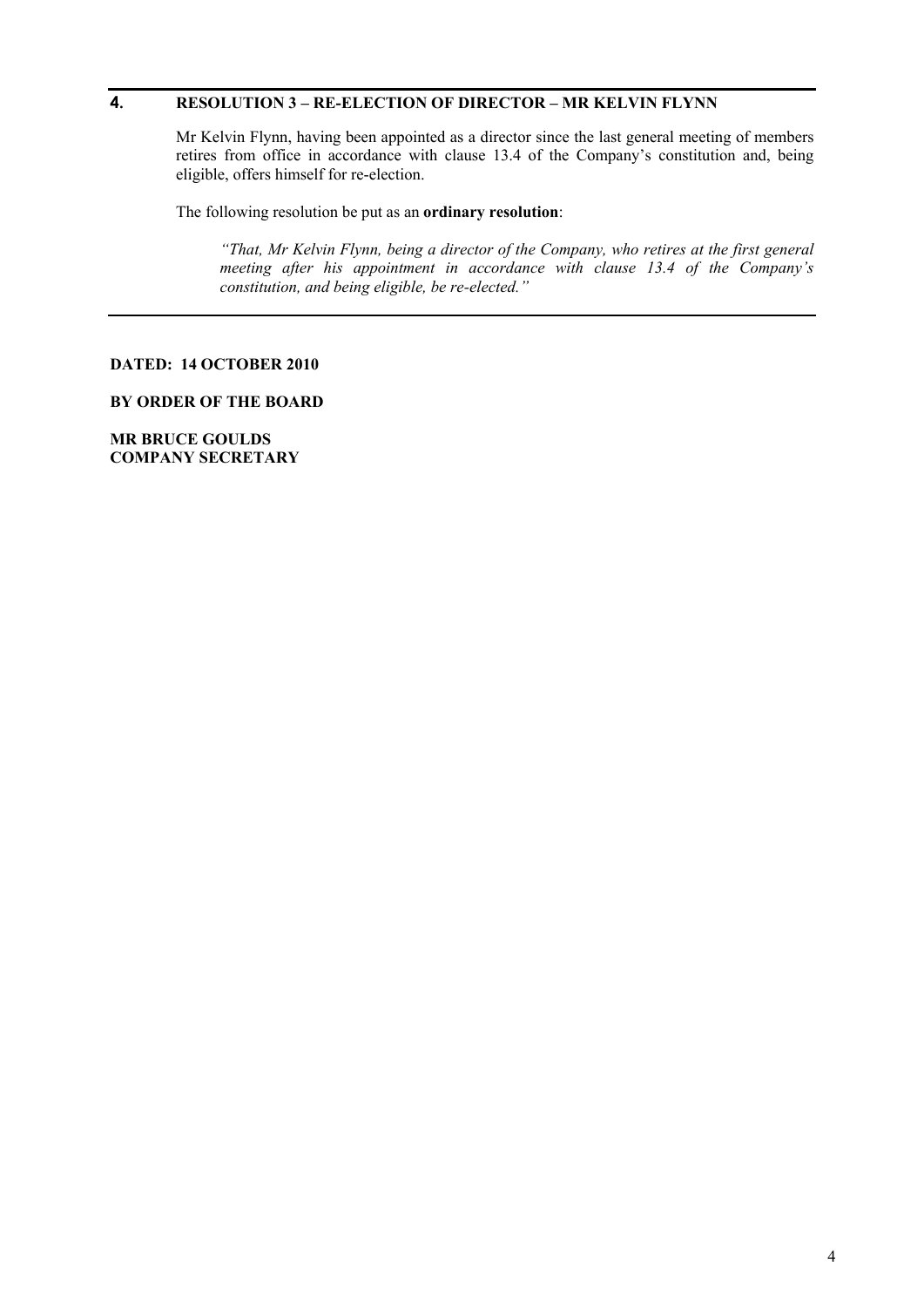# **EXPLANATORY STATEMENT**

This Explanatory Statement has been prepared for the information of the Shareholders in connection with the business to be conducted at the Annual General Meeting to be held at 10 am (WST) on 18 November 2010 at the Bluewater Function Venue, 56 Duncraig Road, Applecross WA 6153.

This purpose of this Explanatory Statement is to provide information which the Directors believe to be material to Shareholders in deciding whether or not to pass the Resolutions in the Notice of Meeting.

#### **1. FINANCIAL STATEMENTS AND REPORTS**

In accordance with the Constitution, the business of the Annual General Meeting will include receipt and consideration of the annual financial report of the Company for the financial year ended 30 June 2010 together with the declaration of the directors, the directors' report, the remuneration report and the auditor's report.

In accordance with amendments to the Corporations Act the Company is no longer required to provide a hard copy of the Company's annual financial report to Shareholders unless a Shareholder has specifically elected to receive a printed copy. These amendments may result in reducing the Company's printing costs.

Whilst the Company will not provide a hard copy of the Company's annual financial report unless specifically requested to do so, Shareholders may view the Company annual financial report on its website at www.mineralresources.com.au.

#### **2. RESOLUTION 1 – ADOPTION OF REMUNERATION REPORT**

The Corporations Act requires that at a listed company's annual general meeting, a resolution that the remuneration report be adopted must be put to the shareholders. However, such a resolution is advisory only and does not bind the Directors or the Company.

The remuneration report sets out the Company's remuneration arrangements for the Directors and senior management of the Company. The remuneration report is part of the Directors' report contained in the annual financial report of the Company for the financial year ending 30 June 2010.

A reasonable opportunity will be provided for discussion of the remuneration report at the Annual General Meeting.

#### **3. RESOLUTION 2 – DIVIDEND**

To ratify the interim dividend for 2009/10 of 6.4 cents per share and the final dividend for 2009/10 of 13.6 cents per share as recommended by directors.

It is currently the Directors policy to pay a minimum of 50% of annual after tax operating profits to shareholders by way of dividend. The distribution of dividends is in accordance with this policy.

#### **4. RESOLUTION 3 – RE-ELECTION OF DIRECTOR – MARK DUTTON**

Clause 13.2 of the Constitution requires that if the Company has three or more Directors, one third (or the number nearest one-third) of those Directors must retire at each annual general meeting, provided always that no Director (except a Managing Director) shall hold office for a period in excess of 3 years, or until the third annual general meeting following his or her appointment, whichever is the longer, without submitting himself or herself for re-election.

The Company currently has five Directors (including the Managing Director) and accordingly one must retire.

A Director who retires by rotation under clause 13.2 of the Constitution is eligible for re-election.

Mr Mark Dutton retires by rotation and, being eligible, offers himself for re-election.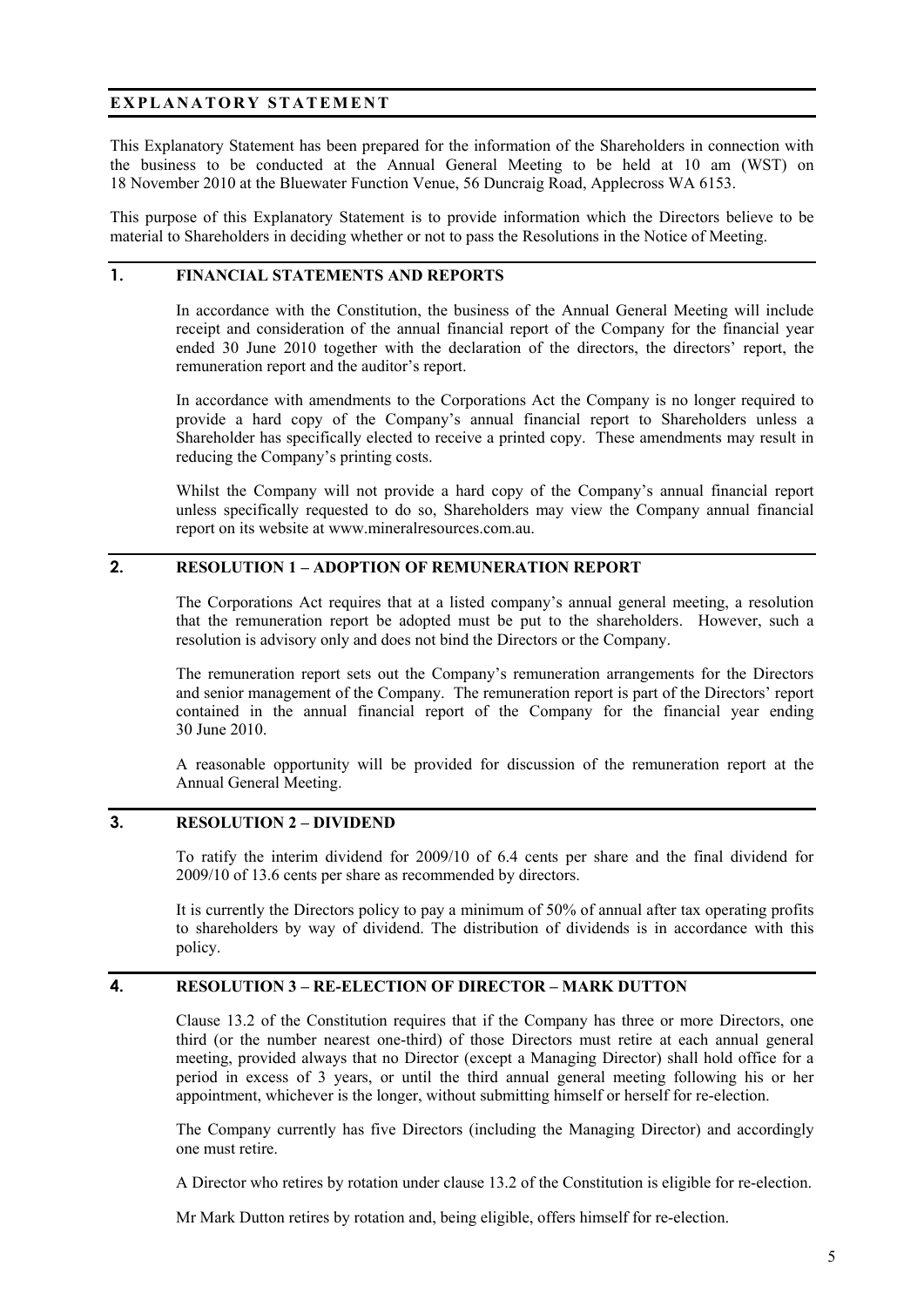# **5. RESOLUTION 4 – RE-ELECTION OF DIRECTOR – MR KELVIN FLYNN**

Clause 13.4 of the Constitution requires that if the Company appoints a person to be a Director, either to fill a casual vacancy or as an addition to the existing Directors, that Director holds office only until the next following general meeting and is then eligible for re-election.

Mr Kelvin Flynn, having been appointed as a Director on 22 March 2010, retires in accordance with clause 13.4 of the Constitution and, being eligible, offers himself for re-election.

# **6. ENQUIRIES**

If shareholders have any queries in respect of the matters set out in these documents are requested to contact The Company Secretary on + 61 8 9437 7000.